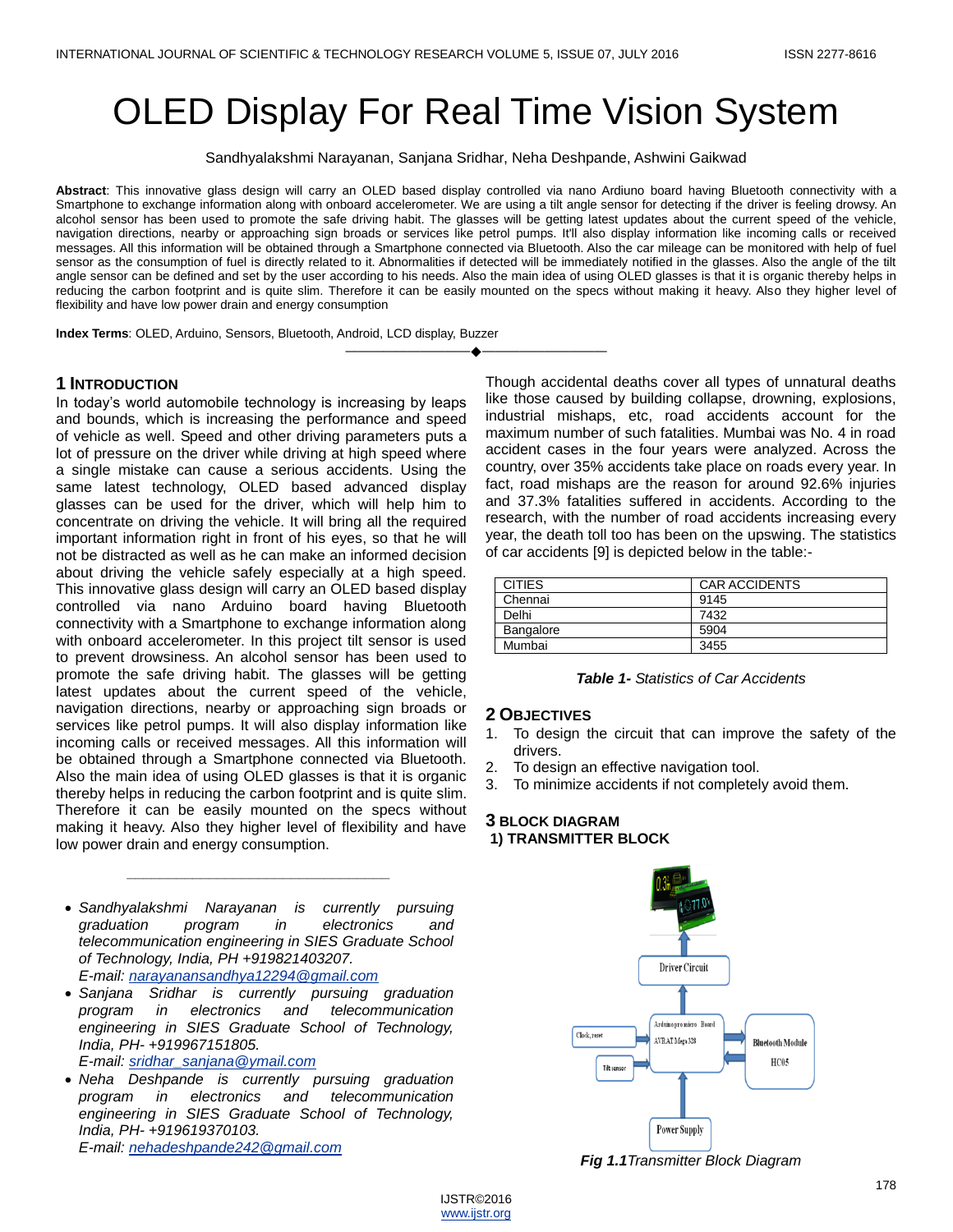The OLED display is controlled by the driver circuit which mainly consists of arduino board installed with an ATMEGA328 microcontroller. The microcontroller receives information via the Bluetooth module. The board is provided with power supply, clock, reset and tilt sensor wherein tilt sensor is used to keep the driver alert if and when he feels drowsy or dizzy by means of a buzzer installed within it.

#### **2) RECEIVER BLOCK**



*Fig 1.2 Receiver Block Diagram*

The received information is displayed on the LCD display from the microcontroller. The microcontroller is provided with clock, reset and power supply. All the messages, calls received on the Smartphone are displayed on the glasses with the help of Bluetooth module. The microcontroller is connected with a fuel sensor, MQ3 alcohol sensor, speed sensor and a temperature sensor. The fuel sensor indirectly controls the mileage of the car by keeping a constant track of the fuel tank. The alcohol sensor helps in preventing accidents due to drunk driving by keeping the driver alert with the help of an alarm system. The speed sensor and temperature sensor keeps a constant watch on the engine and prevents accidents.



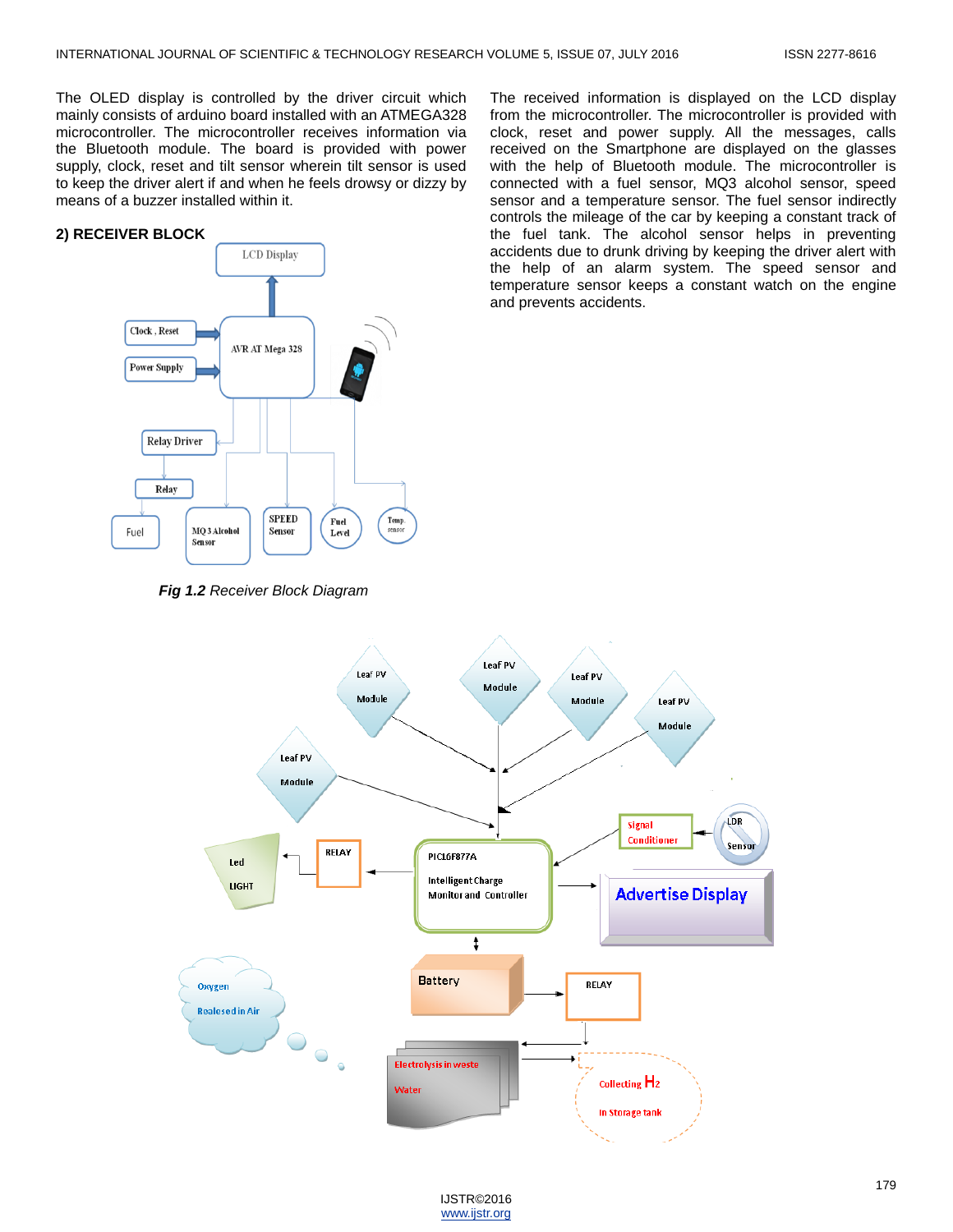# **4 METHODLOGY**

In this project nano arduino board is used. The main requirement is the controller, as the information is displayed on the screen with the help of the controller. The mode of communication between the phone and the display is done by the Bluetooth module .A supply of VCC of 5 volts is given and is connected to the ground. There is a built in strip line antenna which consists of RX and TX. To display information of the dash board on the screen we use RF communication. There is a tilt sensor, which consists of a mercury ball which is connected to the ground is ON, the transistors are activated which gives a signal in the form of buffer. This makes the driver alert and conscious. For Bluetooth communication we require an android phone. Also GPS service is used for location. Suppose the driver gets a call or a message on the phone, the information is displayed on the screen with the help of a Bluetooth module HC05. The message or call is received with the help of GSM at normal condition i.e. it is kept at horizontal position. If the person is feeling sleepy or dizzy, with the driver's movement, suppose his head is tilted downwards, the ball also tilts at a predefined angle the circuit. In the dash board we have speedometer, tachometer, fuel and petrol level indication, engine oil level, temperature sensors etc. will be displayed in LCD under normal conditions. Temperature sensors consists of thermistors whose voltage changes with respect to change in temperature which could damage the engine or while driving, the accelerometer is used frequently, it causes a huge consumption of fuel or if the speed of the vehicle is exceeded beyond a certain limit, instead of displaying the information it would be displayed on the OLED as a warning. Also an alcohol sensor MQ6 is located on the steering wheel. It has heater and sensor plates whose output is given to the controller. The breath of the driver are in the form of gas which is attracted by the heating plates of the sensor, converts them into ions and passes them to the sensing plates, which is connected to the load resistance that is connected across it senses the voltage developed across it and we can sense the voltage, this output would trigger the controller and the information would be displayed on the screen. To transmit all the information we require an RF transmitter and to display the information we require RF receiver. Software required is Arduino 1.5.8 for controlling the sensors and for OLED Display. Also B4A i.e. Basics For Android is used for calls and messages.

## **COMPARISON WITH SIMILAR PROJECTS**

'A Smart Helmet using GSM'. The idea of this work is to give information about the rider wearing the helmet or not, whether the rider drunken or not and also, he met with an accident it gives an information about location where he is met with an accident through GSM module to mobile numbers family members, so I have chosen GSM technology to give the information by sending SMS, using GSM module which has SIM card slot to place the SIM and send SMS. Sending SMS alone can't help the driver, if we send and an SMS saying that accident had occurred where the ambulance will come without knowing the location of the accident. So to trace out the location where exactly accident occur using GPS module, and gives to microcontroller, then it sends the SMS which contains the latitude and longitude of a area to family members mobile numbers For this we use GPS module to extract the location of the accident, the GPS data will contain the latitude and longitude values using which we can trace the accurate

position.

# **5 ACKNOWLEDGMENTS**

This work was supported in part by the Department of Electronics and Telecommunications, SIES Graduate School of Technology. Also supported by the head of the EXTC department Dr. Atul Kemkar and project guide Prof. Senthilkumar D

# **6 CONCLUSION**

This system is very effective for the safety purpose of the user. User has to wear the specs and all the information would be displayed on the screen. This system is under pocket control i.e. Drive the car having safety in hand and in budget also. Easy functioning to operate this system. It provides a better security to the driver. OLED technology may usher in a new era of large-area, transparent, flexible and low-energy display and lighting products. The flexibility of [OLEDs](http://www.novaled.com/glossary/?tx_a21glossary%5Buid%5D=1&cHash=5f5821a0548b298db763147c6f8d71c0) enables manufacturers to produce OLEDs using roll-to-roll manufacturing processes, and allows for the production of flexible display and lighting products. OLEDs are commercially produced on rigid glass substrates mainly. However, first applications like watches or bent displays using flexible OLEDs have entered the market lately. Developing sufficiently durable and flexible OLEDs will require better materials and further development of manufacturing tools and processes. Flexible plastic substrates need improved barrier layers to protect OLEDs from moisture and oxygen. Thin-film encapsulation also is needed to create thin and flexible metaland glass-based OLEDs. These advances ultimately may lead to very flexible OLED panels for both display and lighting products, ensuring that any surface area – flat or curved – will be able to host a light source. Recent demonstrations by display and lighting companies already have hinted at the potential of flexible OLED technology. Substantial development efforts are being invested in this area and, if successful, flexible OLED panels may become commercially available as early as the last half of this decade.

# **7 REFERENCES**

- [1] Anshu Singh Gautam, Gulshan Kumar Dubey, Mayank Mishra, Mohita Prabhat;' SMART-HELMET SYSTEM';April 2015 Volume 2, Issue 4; JETIR (ISSN-2349-5162)
- [2] Burdea, G. and P. Coffet (2003). "Virtual Reality Technology''*,* Second Edition. Wiley-IEEE Press.
- [3] Bernanose*, A.;* Vouaux*, P. (1953).* "Organic electroluminescence type of emission". J. Chim.Phys. 50: 261.
- [4] Namrata S. Patkar, Neha S. Joshi, "GOOGLE GLASS: PROJECT GLASS" , International Journal of Application or Innovation in Engineering & Management (IJAIEM) , Volume 3, Issue 10, October 2014 , pp. 031-035 , ISSN 2319 - 4847.
- [5] Pooja S.Mankar, "ADVANCE TECHNOLOGY-GOOGLE GLASS", International Research Journal of Engineering and Technology(IRJET), Volume2,Issue 01,march-2015,pp.395-0072,- ISSN:2395-0056.